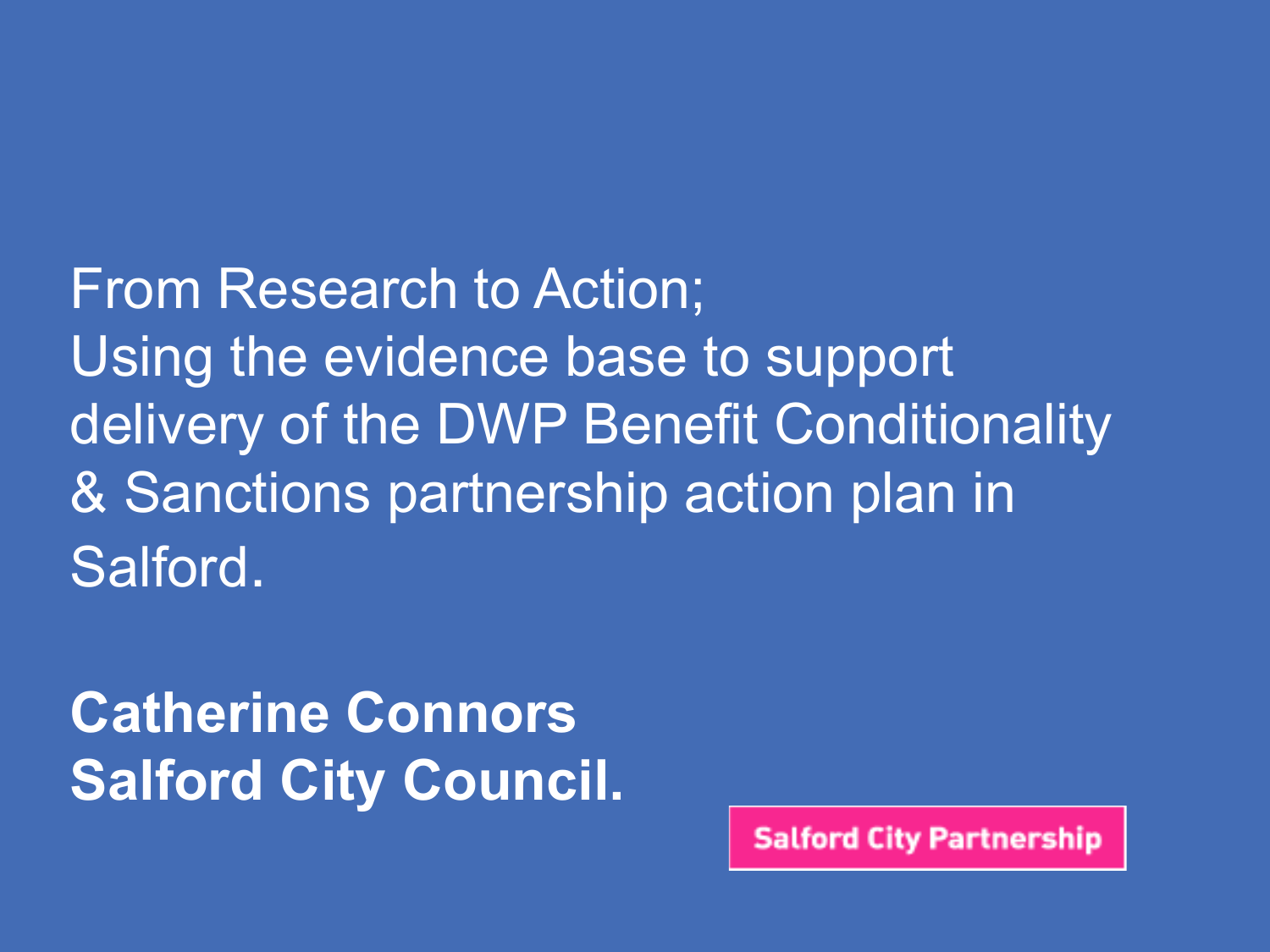#### **Background to Salford's partnership work on benefit conditionality and sanctions**

**Task force created: chaired by CEO Salford CVS Alison Page** included representatives from Salford Unemployed and Community Resource Centre, Salford Citizen's Advice Bureau, Salford City Council's Welfare Rights and Debt Advice Service, Housing Benefit and Skills and Work Commissioning Team.

**Call for evidence to a range of Salford's agencies** including; The Broughton Trust, National Probation Service, GP Lead for Mental Health on CCG, Supported Tenancies, Salford City College, Work Clubs, Social Landlords, Loaves and Fishes, Start, Salford Central Foodbank, Salford Foundation, Connexions, Salford Credit Union, Children's Services Early Intervention and Next Step services.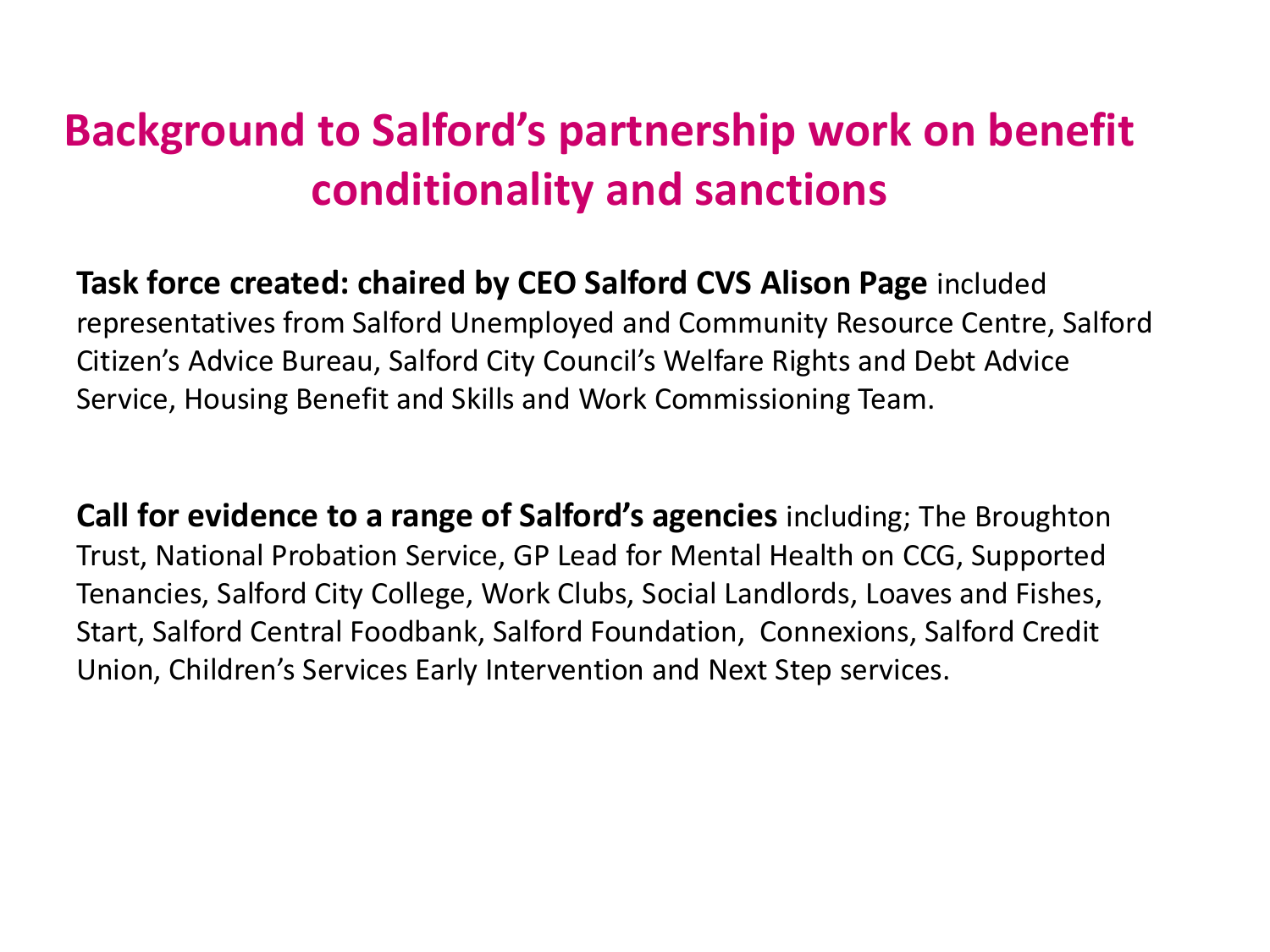#### **What did the task force set out to achieve?**

- ➢Raise awareness about the DWP's conditionality and sanctions regime in Salford;
- ➢Understand how the regime impacts both residents *and*  organisations;
- $\triangleright$  Explore whether the regime works for Salford residents did it support residents to secure sustained employment?;
- $\triangleright$  Identify a set of recommendations to implement in the city to make Salford an area of **"best practice".**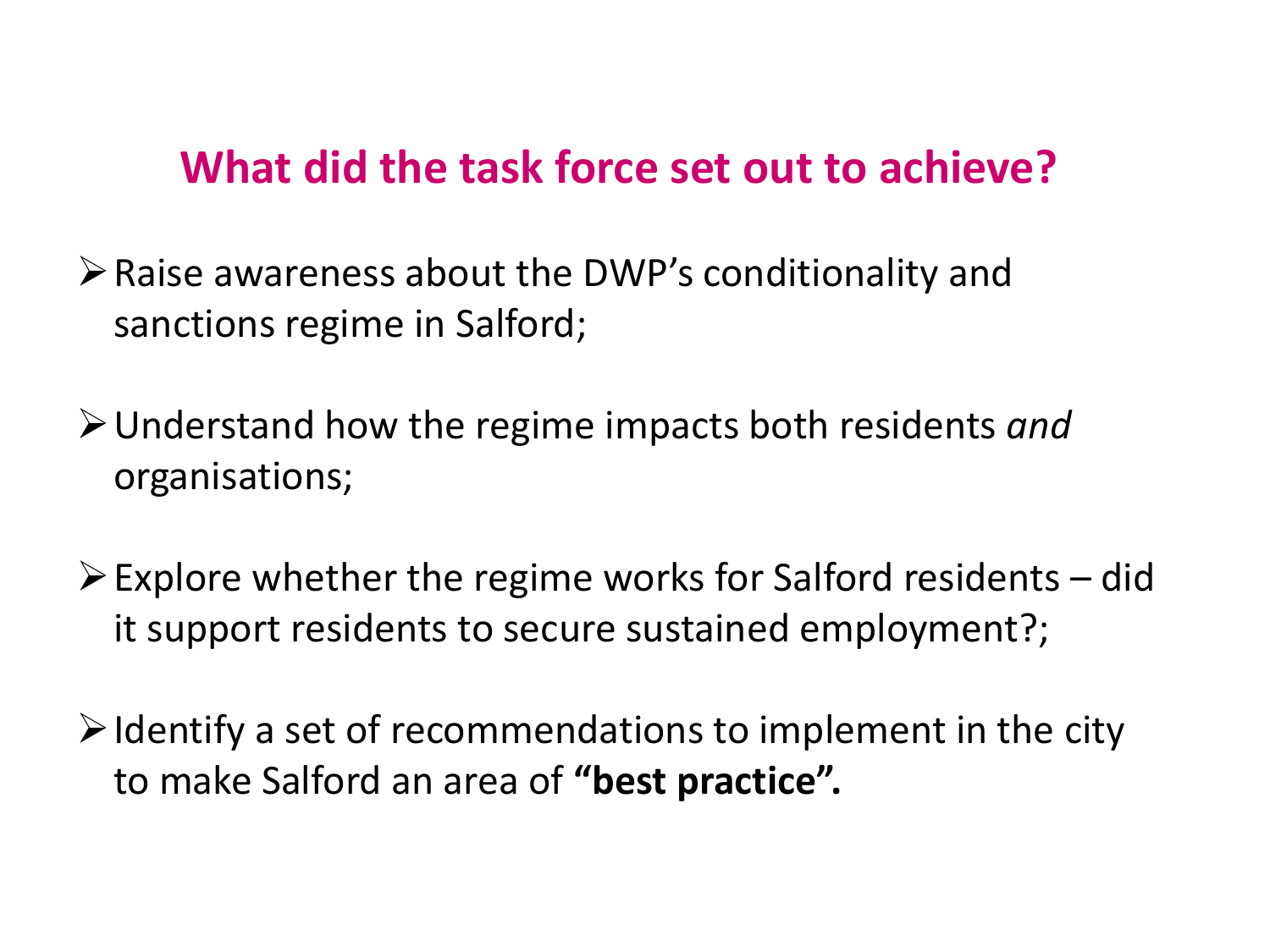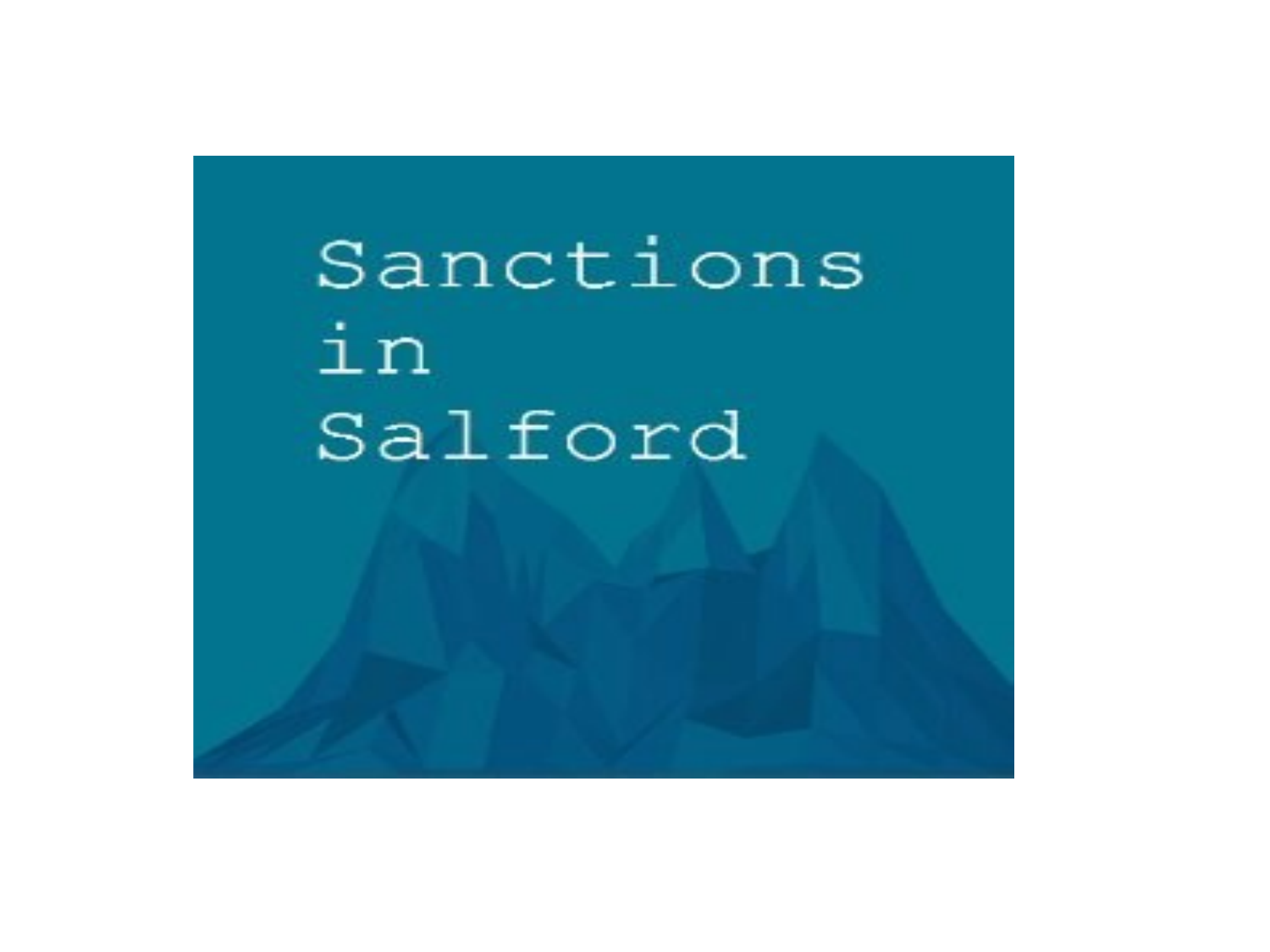## **What did the sanctions work tell us?**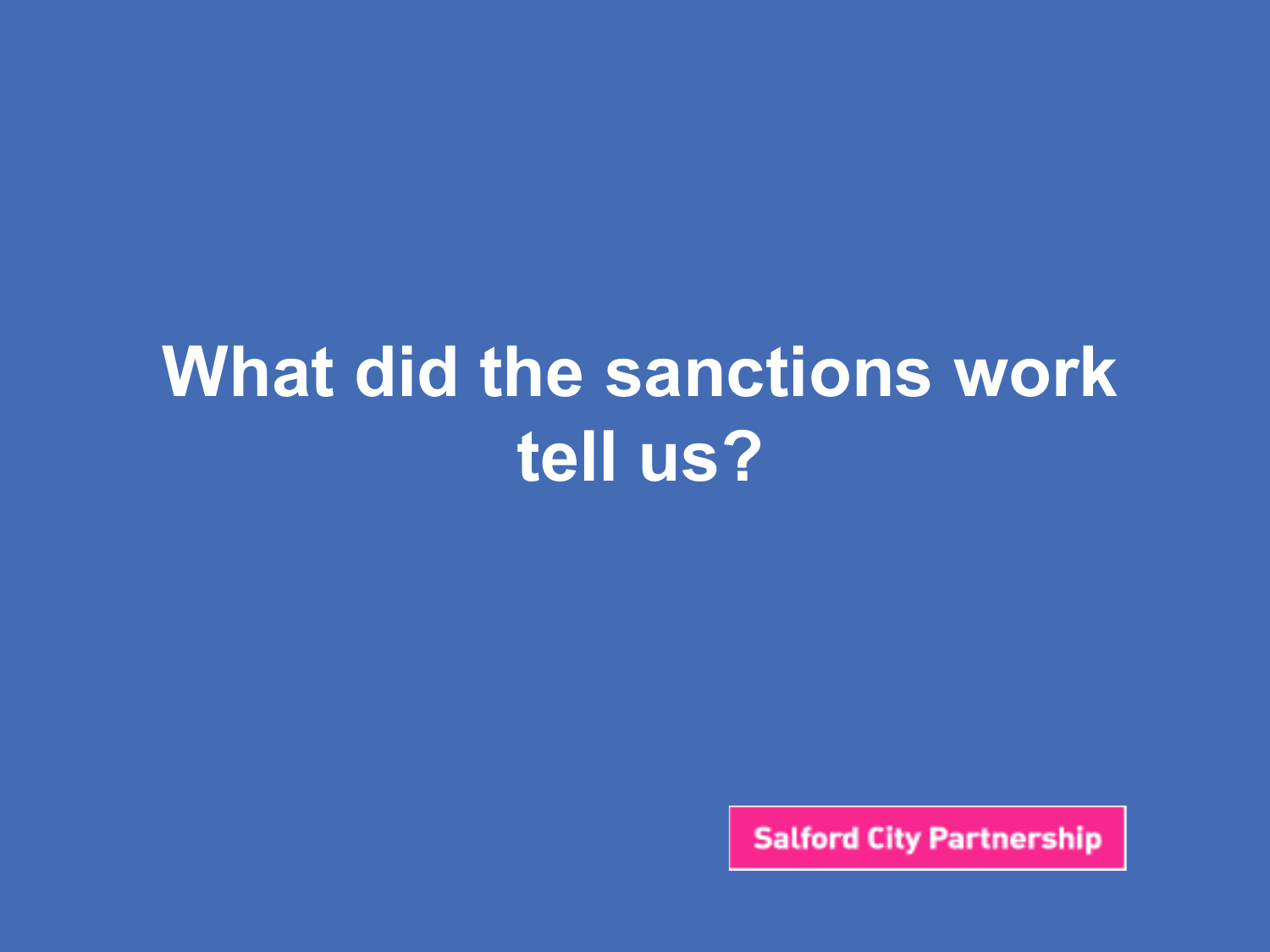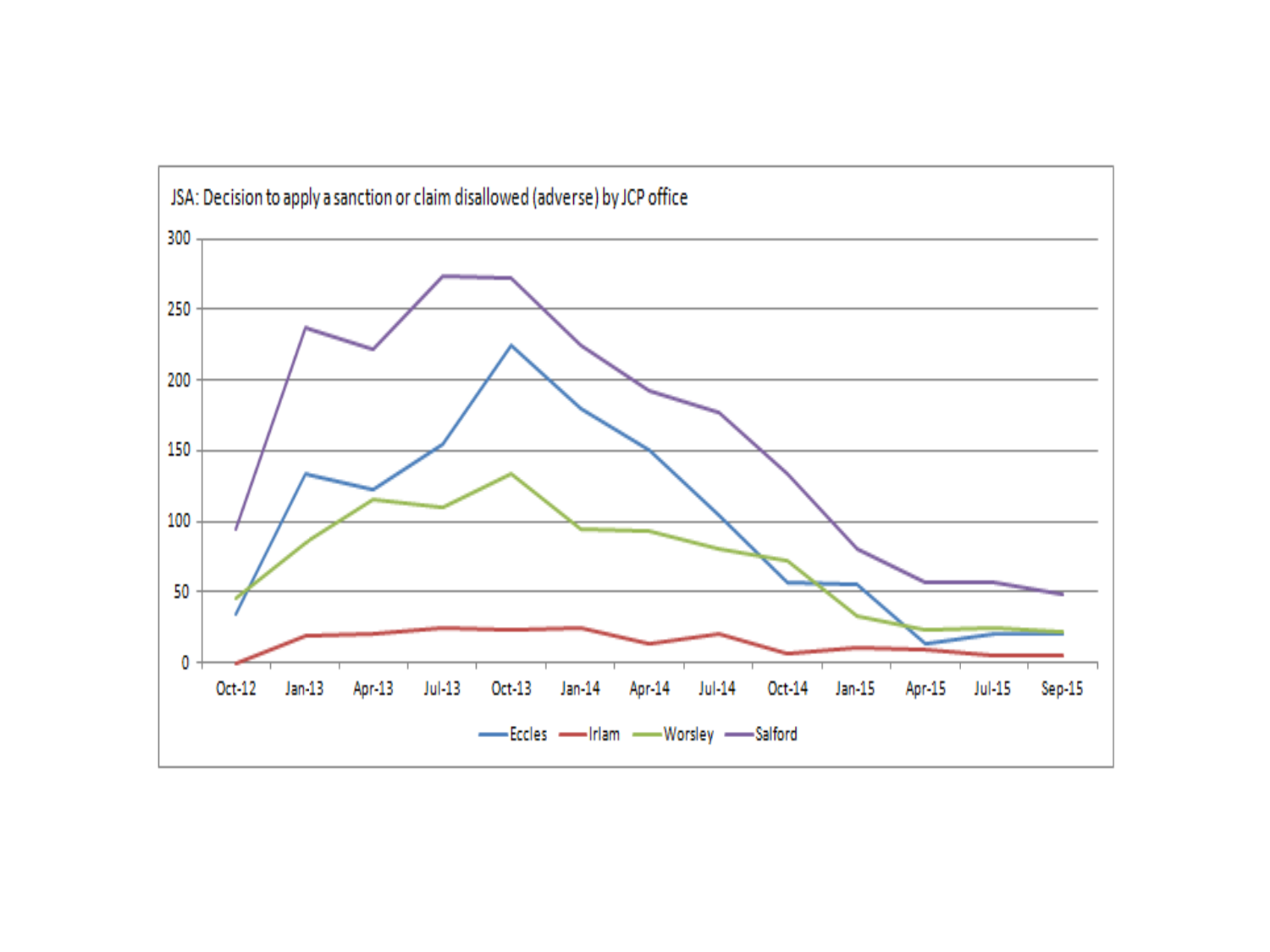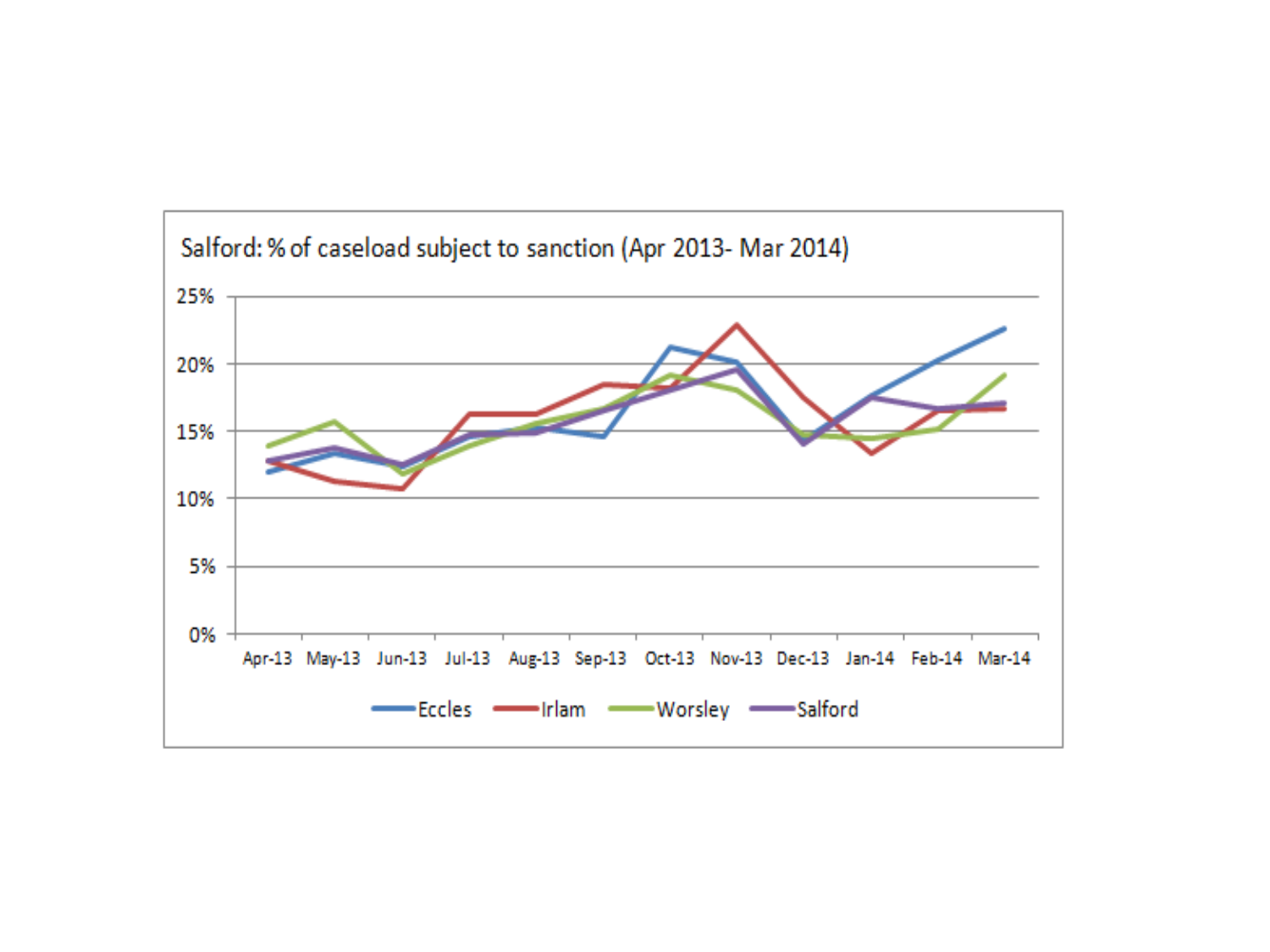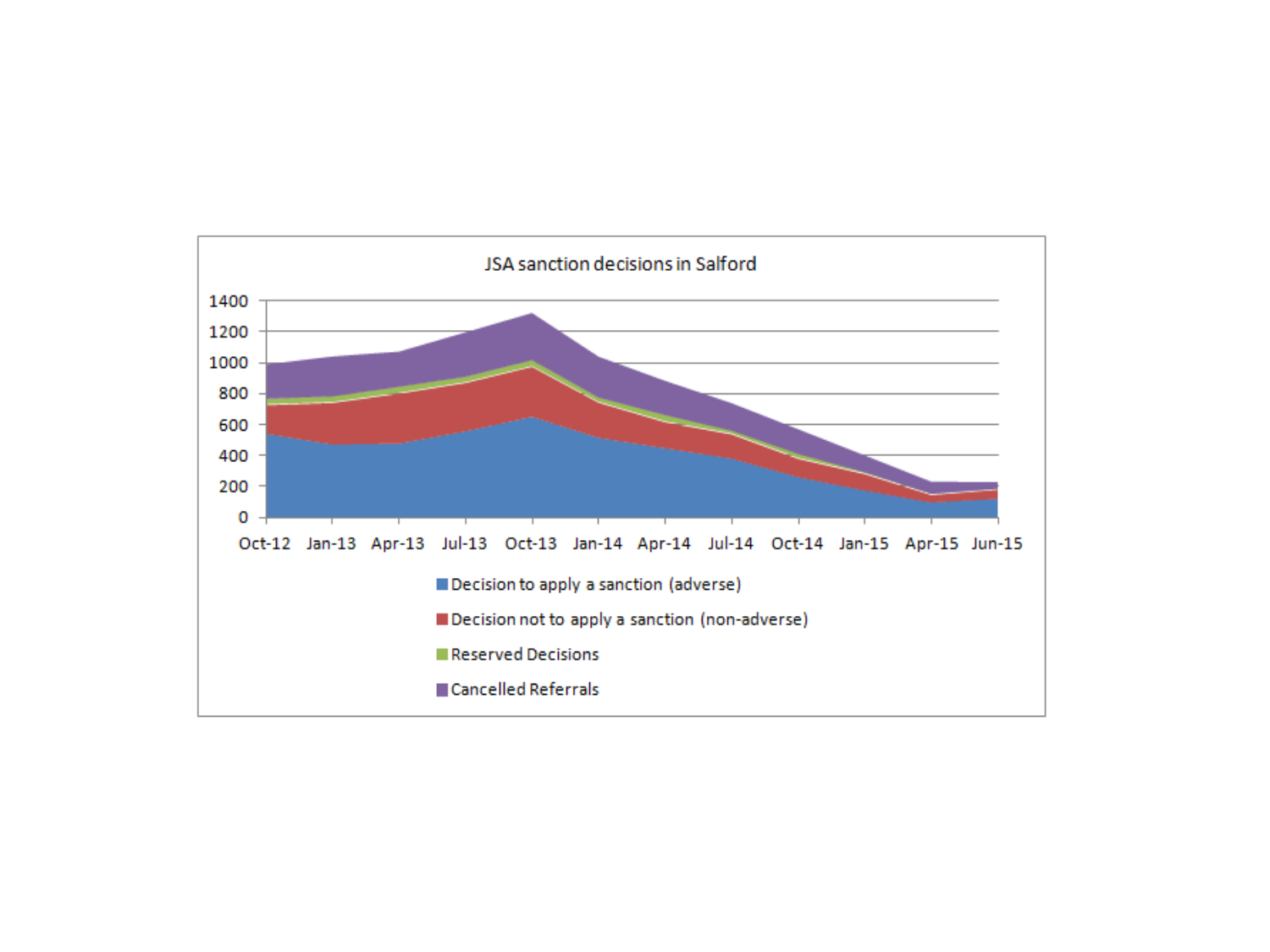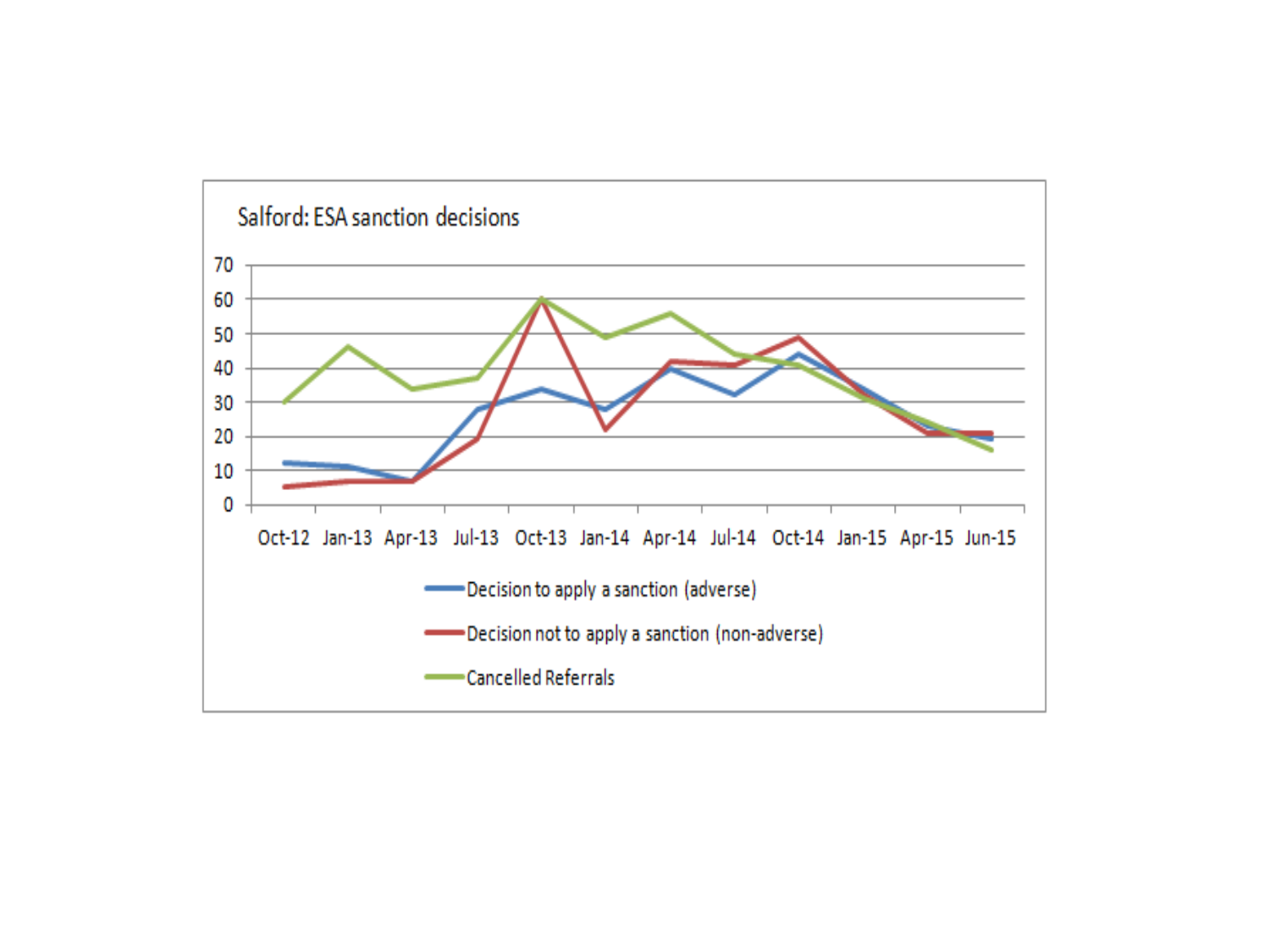# **What are the impacts of the regime on Salford residents and local organisations?**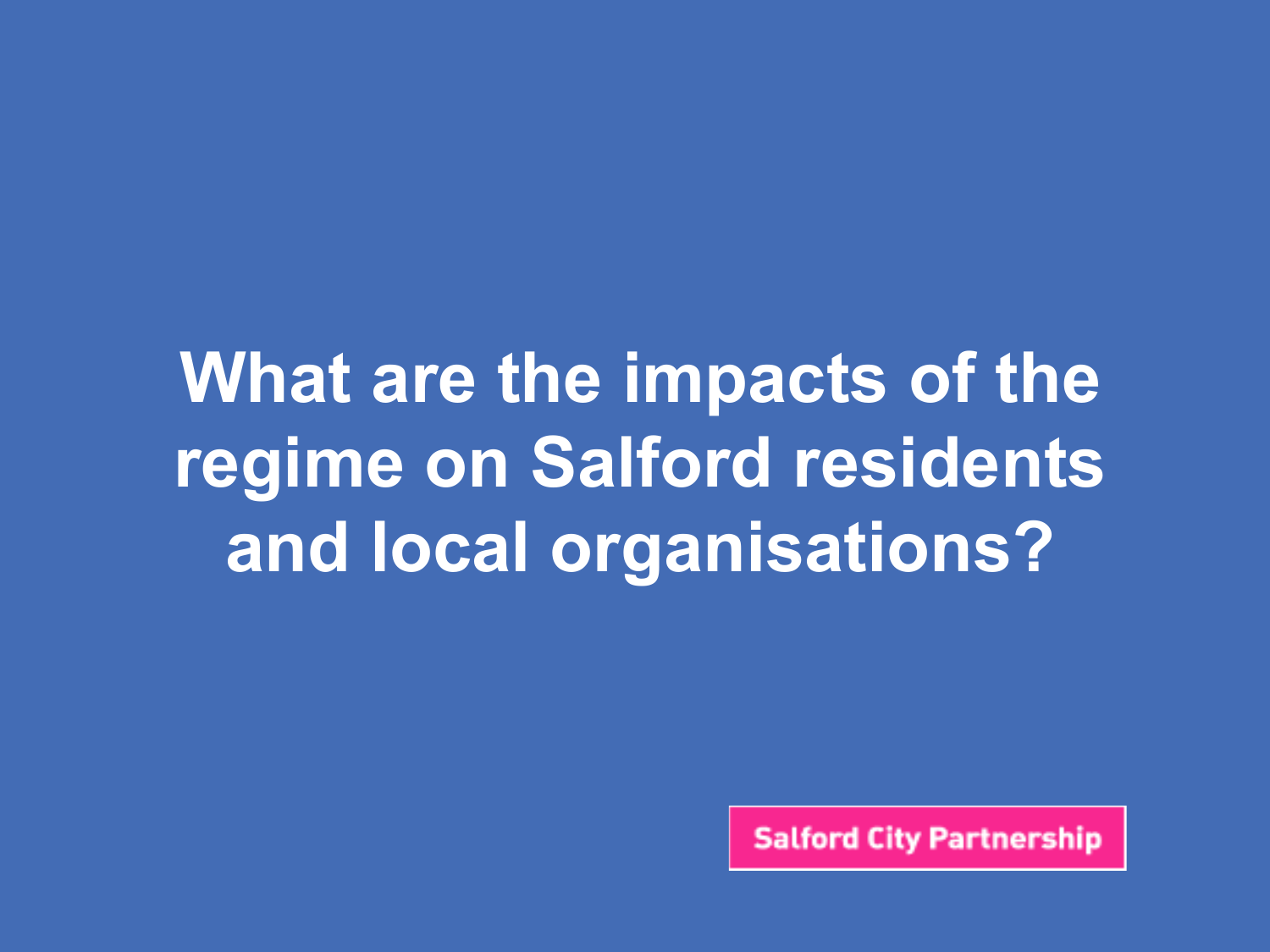#### **Impact on Salford residents, their families and the wider community.**

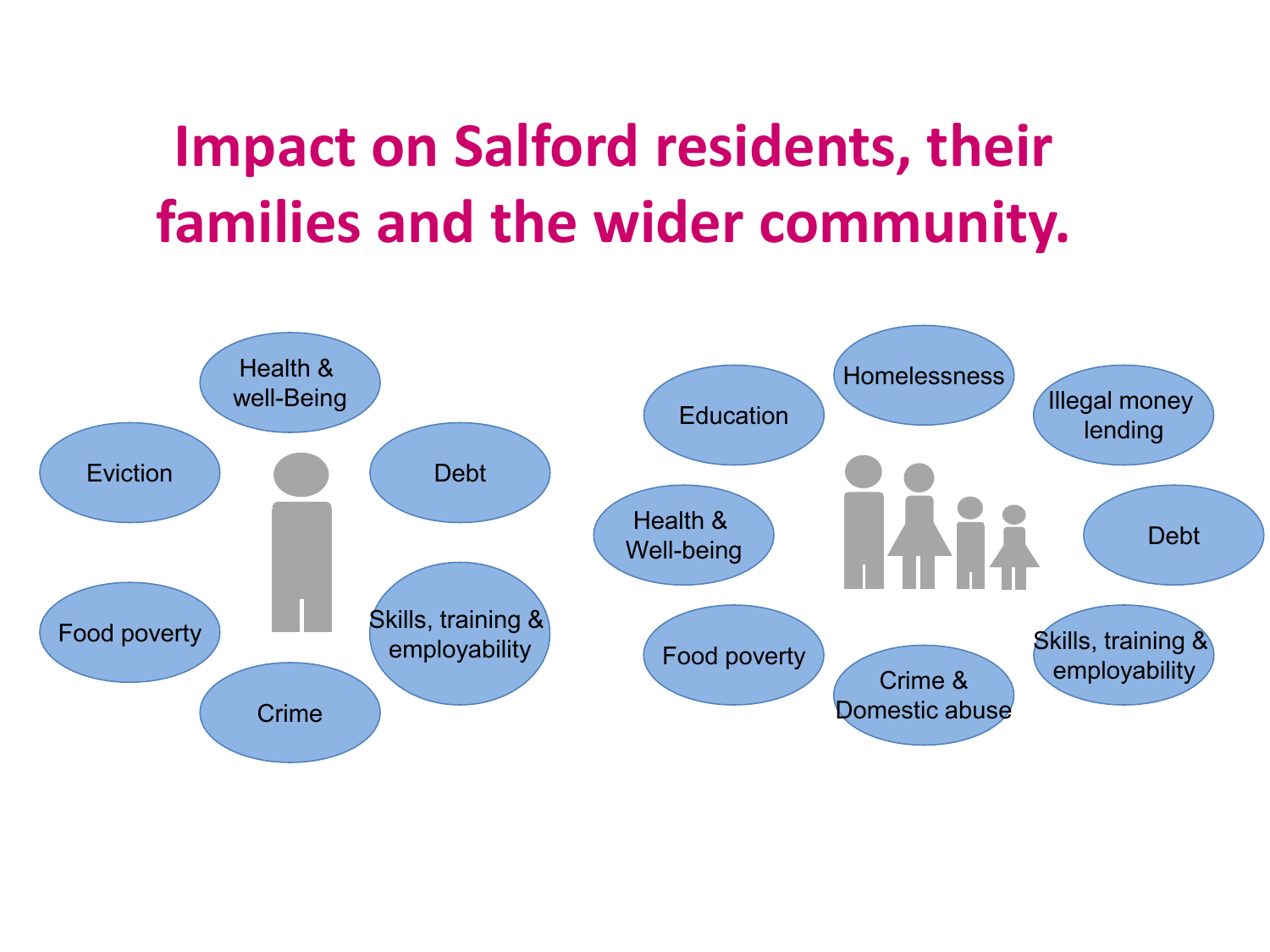*"Sanctions leave households already in crisis with little or no money for essential items; unable to pay household bills including rent and utilities (adding to debt), taking out costly loans (adding further to debt and cycle of loans), adding to family stress and ability to cope.*

*Other households have previously been coping financially but as a result of sanctions are now finding themselves in hardship or crisis and will now require additional costly support."*

Salford Assist.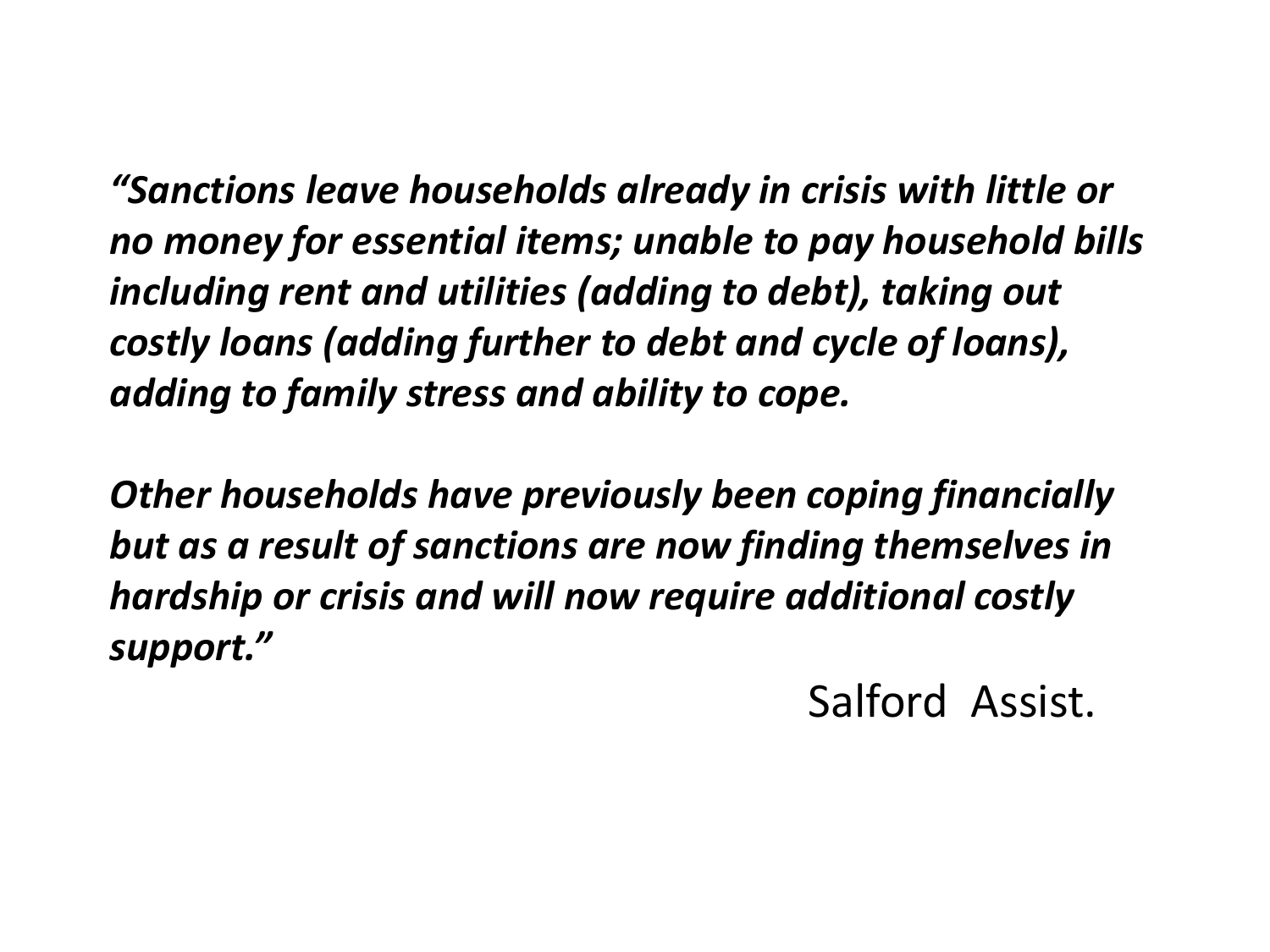### **Impact on Salford's agencies and services**

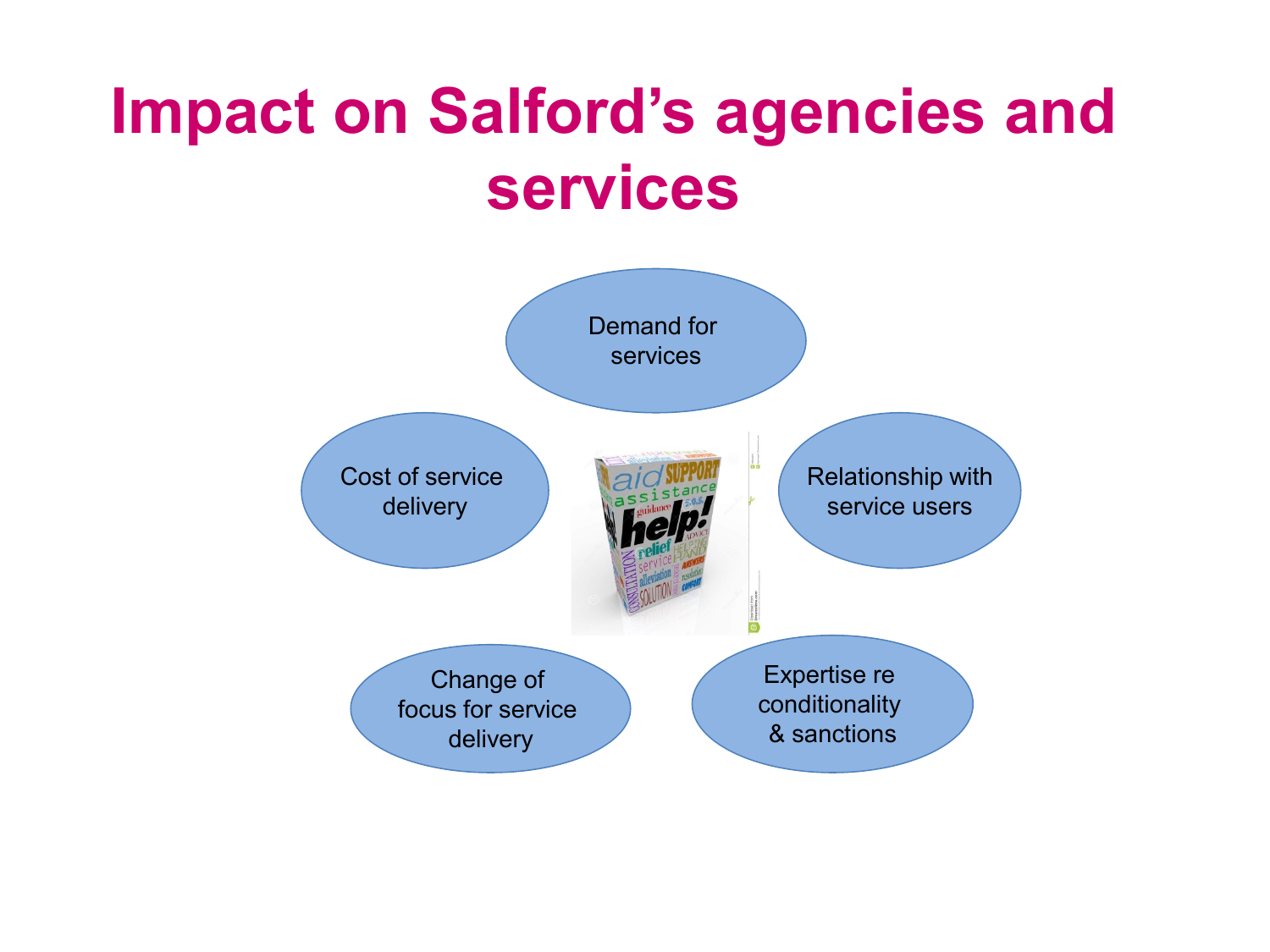*'Anecdotally we have seen increasing numbers of patients coming through over the last 2-3 years with mental health problems exacerbated by the changes to the benefit system.*

*For some people this has led to a deterioration in an existing mental health problem and for others, they have presented with a new onset mental health illness, usually depression/anxiety. This has obviously led to an increase in GP workload with significant numbers being referred on to our psychological therapy services.'*

Dr Tom Tasker, Clinical Lead, Mental Health Salford CCG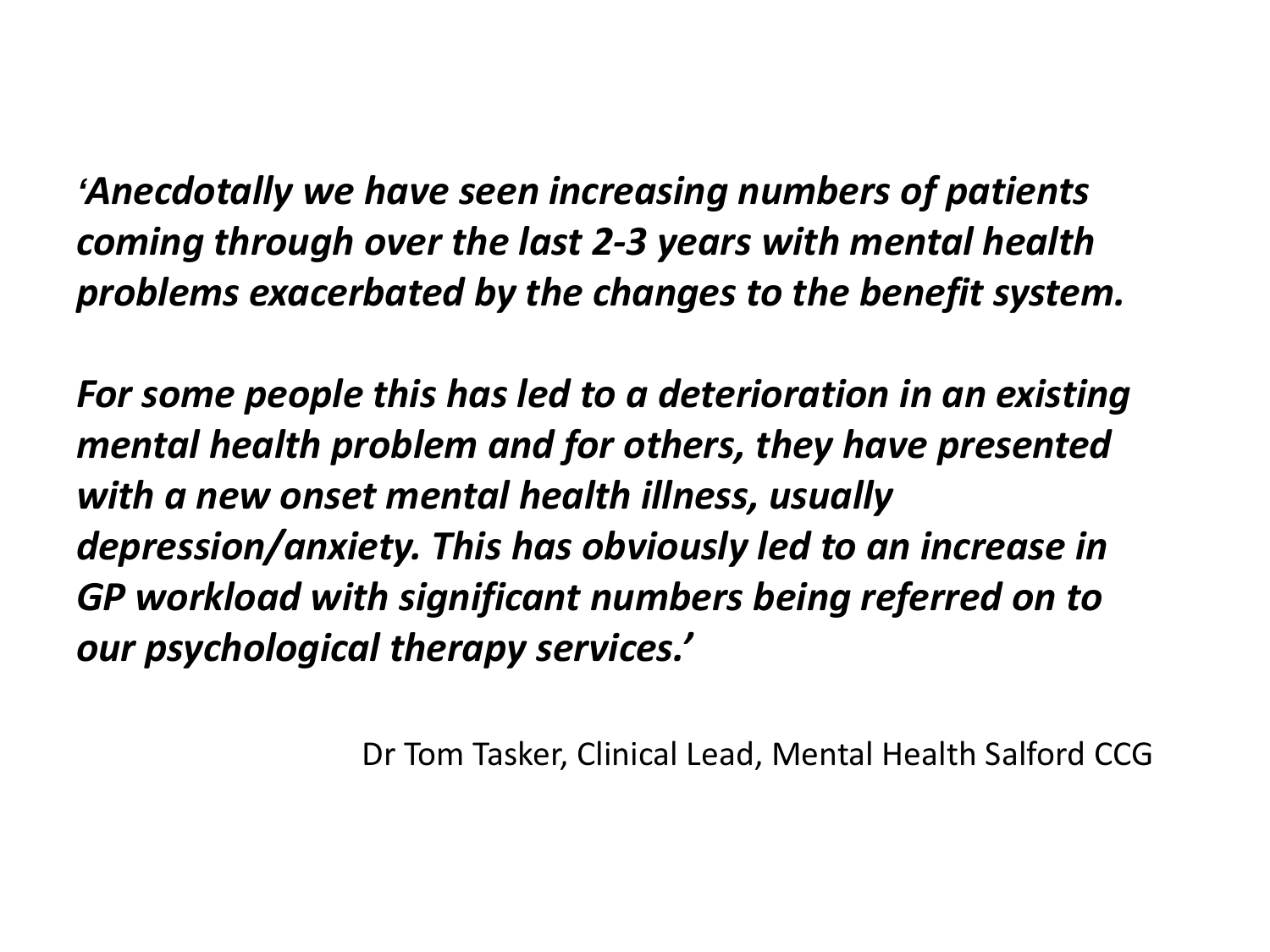# Using the evidence base to deliver an action plan – what have we achieved?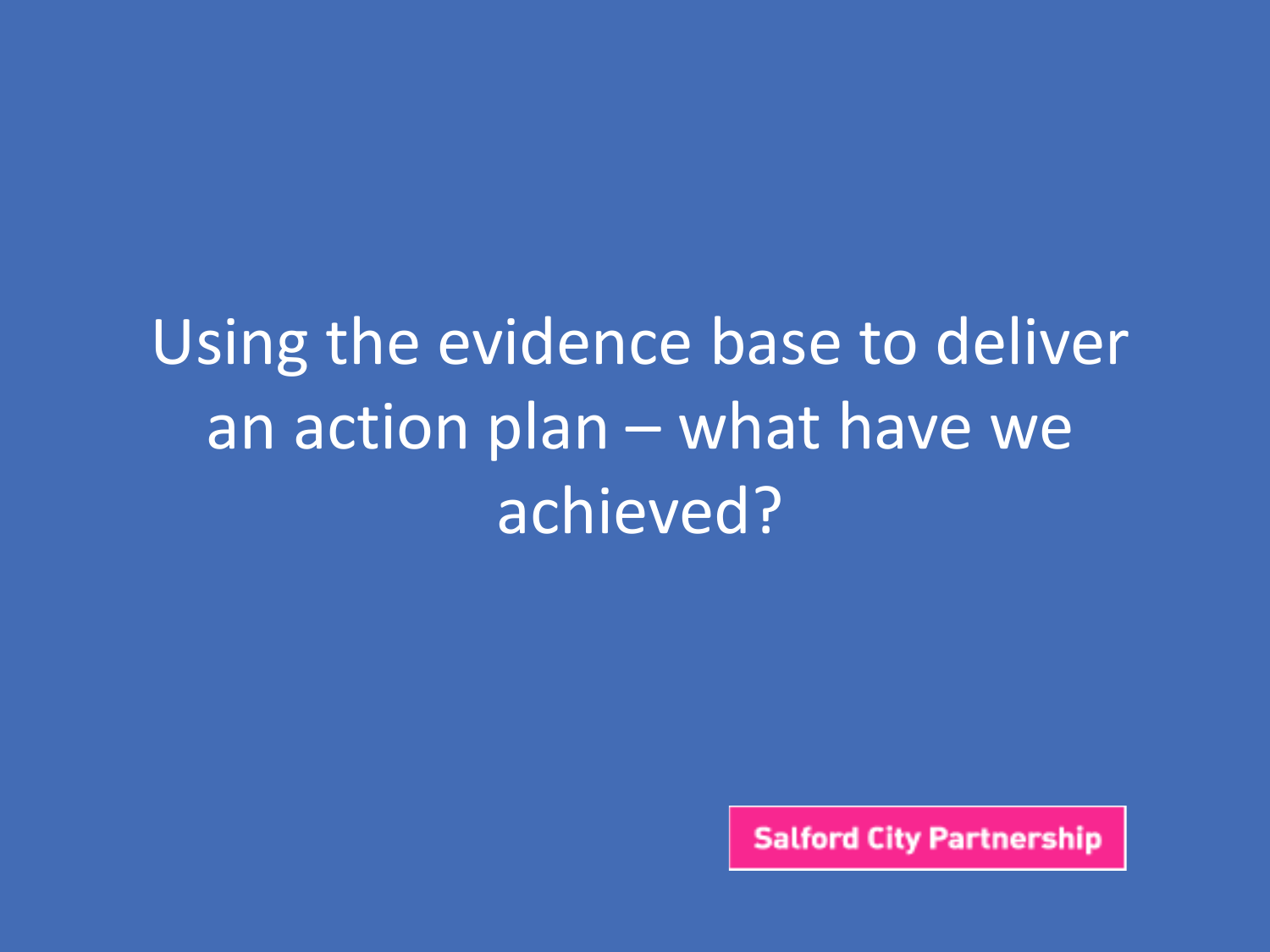# **Salford City Mayor v IDS**

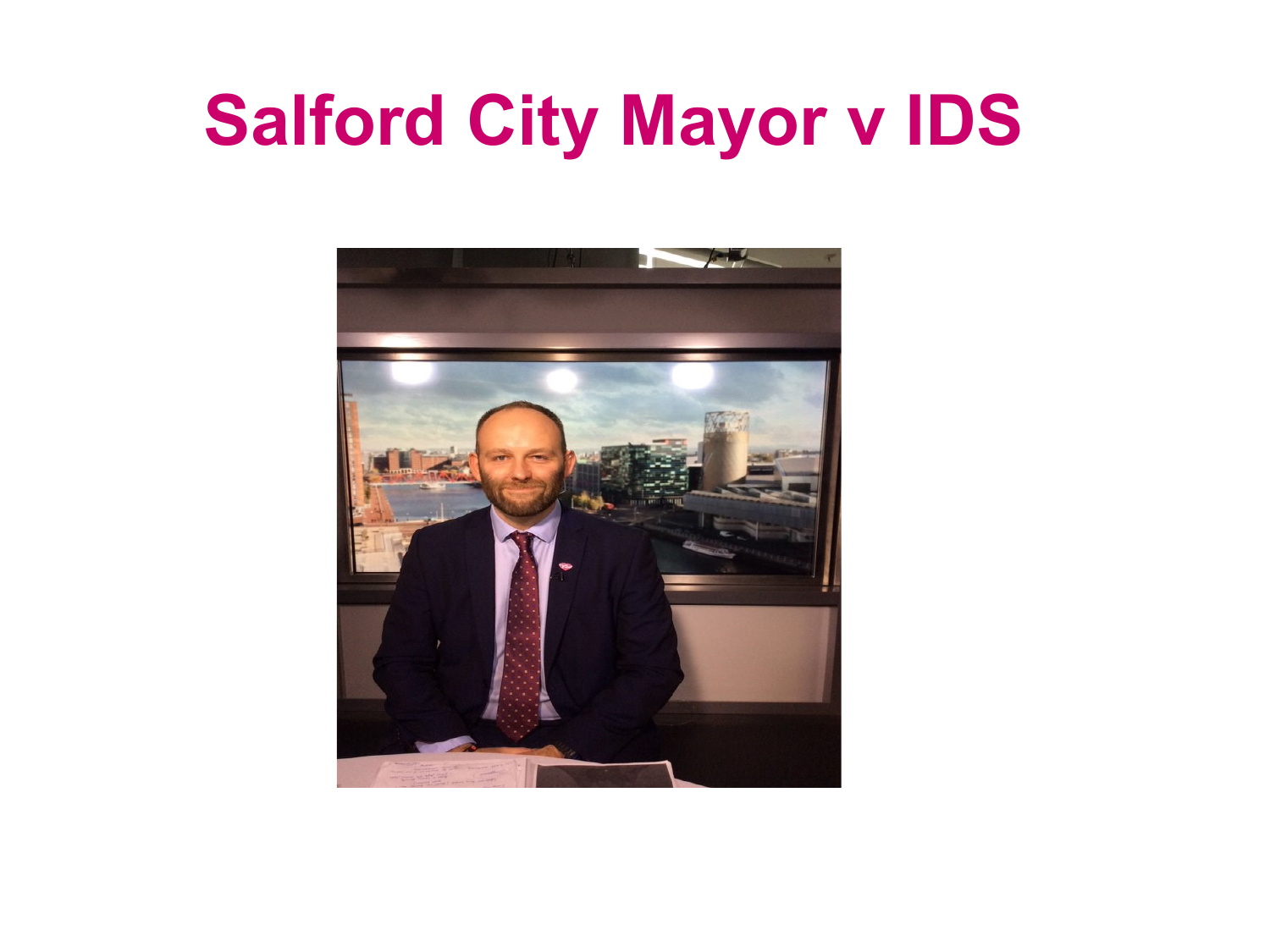## **Achievements**

**We demonstrated the human (and fiscal) cost of benefit sanctions leading to a number of key decisions at a political and strategic level announced by the City Mayor Paul Dennett;**

➢ Additional investment secured to **"protect the safety net"** in Salford including Welfare Rights and Debt Advice Service, Salford Assist, Salford Credit Union as part of a strategic approach to tackling financial exclusion;

➢Contributed to the development of the **Tackling Poverty Strategy** in Salford 2017 which includes a call for an independent inquiry into benefit sanctions;

➢Creation of the **Anti Poverty Task Force** between the Council and University of Salford (SHUSU) to undertake research which ensures the lived experience of those experiencing poverty is central to policy making.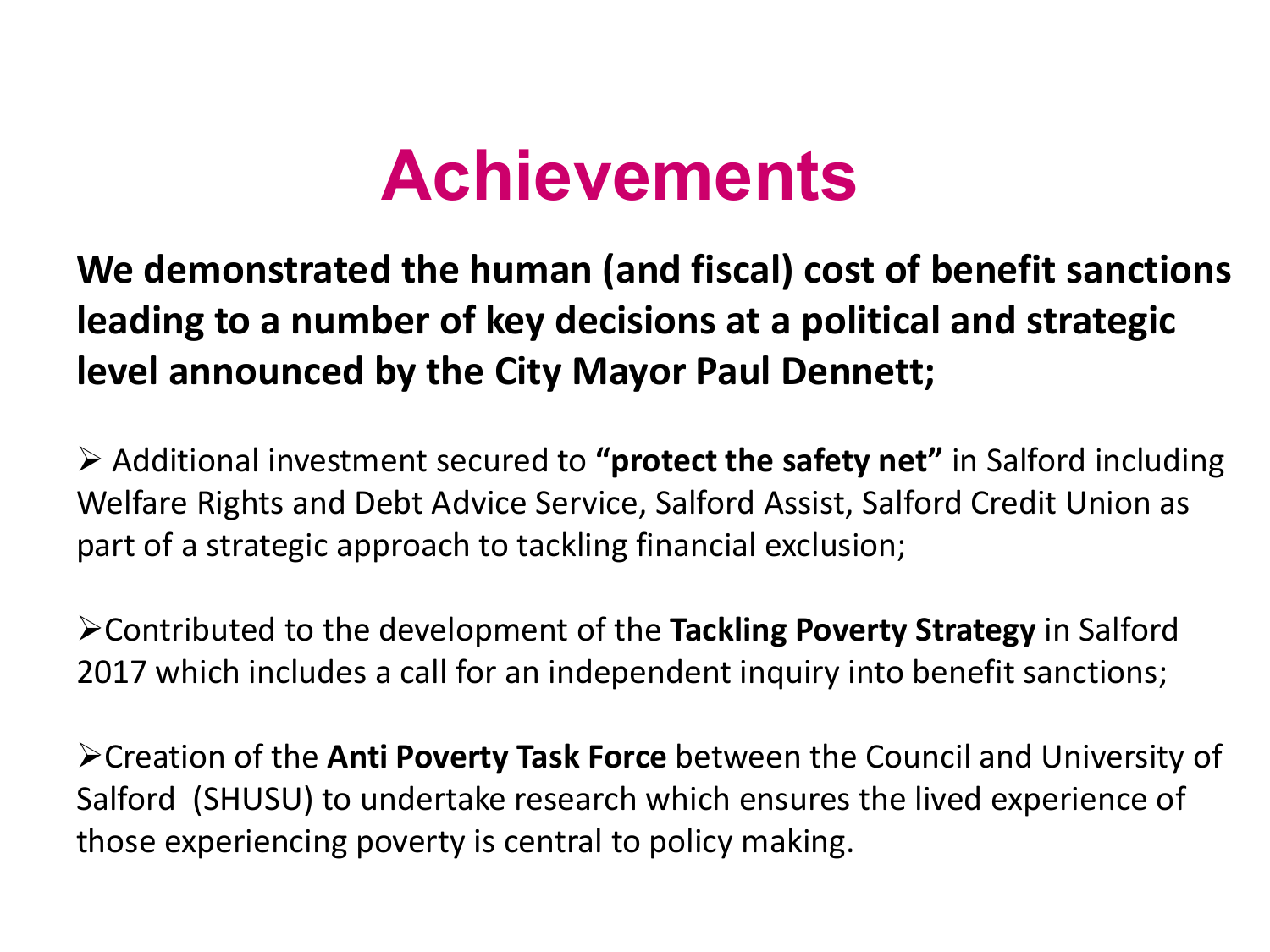## **Achievements**

#### **We established a mandate to improve local practice:**

➢DWP in Salford implemented **safeguarding measures** to quality assure claimant commitments and defer referral for sanctions (focusing on ESA claimants).

➢Initiated and supported joint work with Next Step service and DWP to set up a protocol to **protect care leavers** from sanctions. We are working to roll out approach to other vulnerable claimants.

➢Developed awareness sessions delivered through the Welfare Rights Service for Salford's practitioners. These encourage **advocacy** to prevent sanctions and also to challenge unfavourable decisions.

➢We meet DWP Operations Manager bi annually to review progress to ensure **local accountability**.